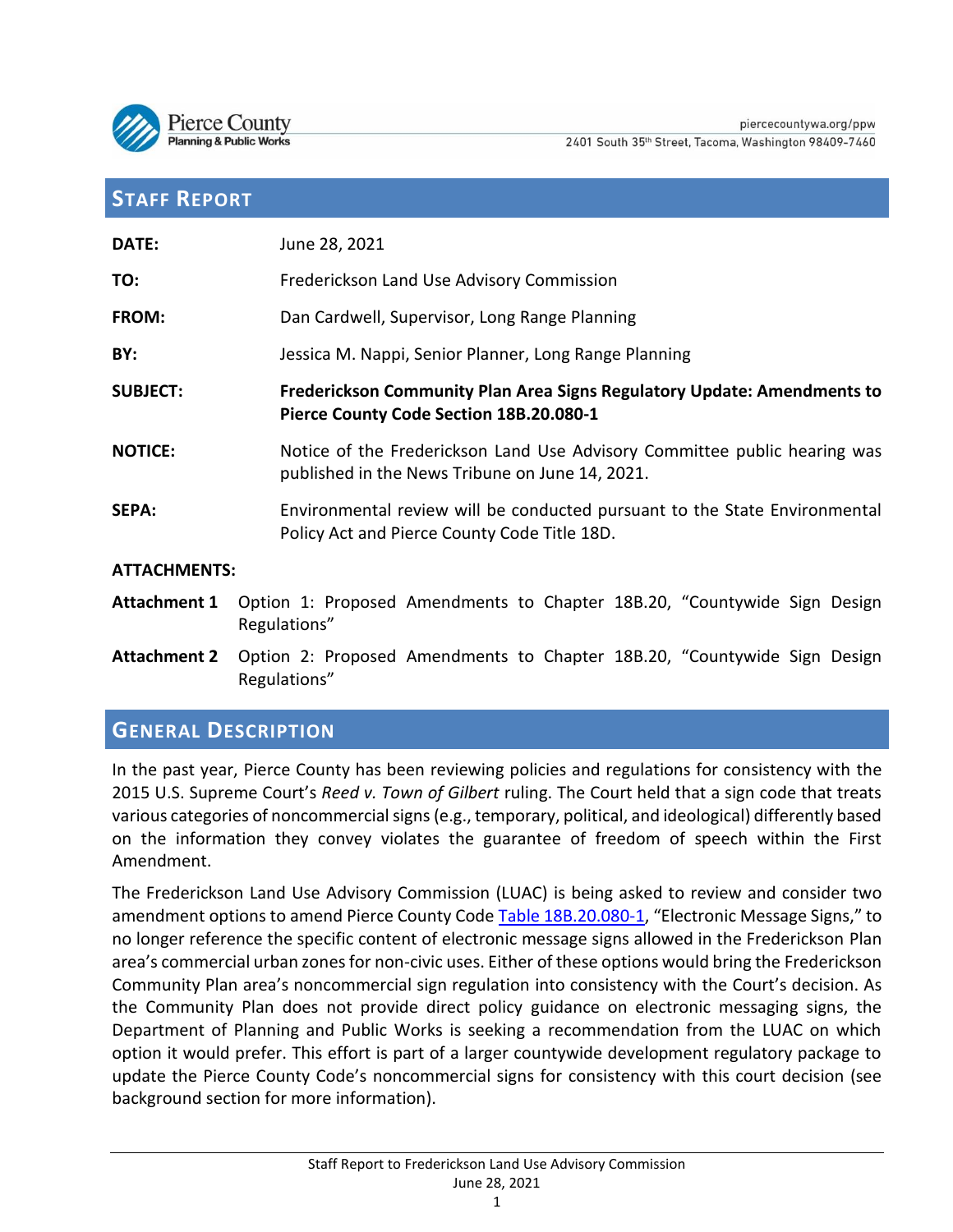# **AMENDMENT OPTIONS**

Electronic message signs are defined in Pierce County Code [Title 18B.70](https://www.codepublishing.com/WA/PierceCounty/#!/PierceCounty18B/PierceCounty18B70.html) as:

"…*an electronic changeable copy sign or portion thereof that displays information with alphanumeric characters, including keyboard generated punctuation and symbols, and static images, graphics, logos, or symbols and which may consist of a pattern of lights using different combinations of light-emitting diodes (LEDs), fiber optics, and light bulbs, or other technology capable of displaying static images, graphics, logos, and symbols*."

Electronic message signs can only display static messages, and cannot include video, scrolling streaming, flashing, trailing content, animations, or similar displays.

[Table 18B.20.080-1](https://www.codepublishing.com/WA/PierceCounty/#!/PierceCounty18B/PierceCounty18B20.html) shows which community plan areas allow for electronic message signs in commercial urban zones – the Frederickson Community Plan area only permits time and temperature electronic message sign displays.

Regulating an electronic message sign based on its content, provided that content is of a noncommercial nature, may not comply with the findings of *Reed* v. *Town of Gilbert.* As such, the Frederickson Community Plan area has two options to resolve this conflict:

- **Option 1** (Attachment 1): Amend Table 18B.20.080-1 to remove reference to footnote #4 in the Frederickson Community Plan Area under the Commercial Urban Zones as well as remove footnote #4 to no longer allow for electronic message signs displaying "time and temperature" for non-civic uses in Frederickson Plan area's commercial urban zones; thereby resulting in no non-civic (e.g., commercial) electronic message signs in the Plan area's commercial urban zones.
- **Option 2** (Attachment 2): Amend Table 18B.20.080-1 to remove reference to "time and temperature displays" from footnote #4 and replace with "public information signs"; thereby expanding beyond time and temperature displays to include public information on electronic message signs in the Plan area's commercial urban zones.
	- $\circ$  "Public information sign" means a sign or portion of a larger sign which conveys only information of interest to the general public such as activities, events, time, date, temperature, atmospheric condition, or news.

# **U.S. SUPREME COURT REED V. TOWN OF GILBERT BACKGROUND**

Like many jurisdictions across the nation, Pierce County is updating its sign code in response to the 2015 U.S. Supreme Court case, *Reed v. Town of Gilbert*. The Court held that a sign code that treats various categories of noncommercial signs differently based on the information they convey violates the guarantee of freedom of speech within the First Amendment. The Town of Gilbert's sign code defined the categories of temporary, political, and ideological signs on the basis of their messages and then subjected each category to different restrictions such as on size, number of signs, and the permissible duration of display. They were deemed content-based regulations of speech, thereby making it unconstitutional.

The *Reed* v. *Town of Gilbert* case held that regulations that apply to non-commercial signs must apply uniformly to all non-commercial signs, without deviation. For example, prior to Reed, most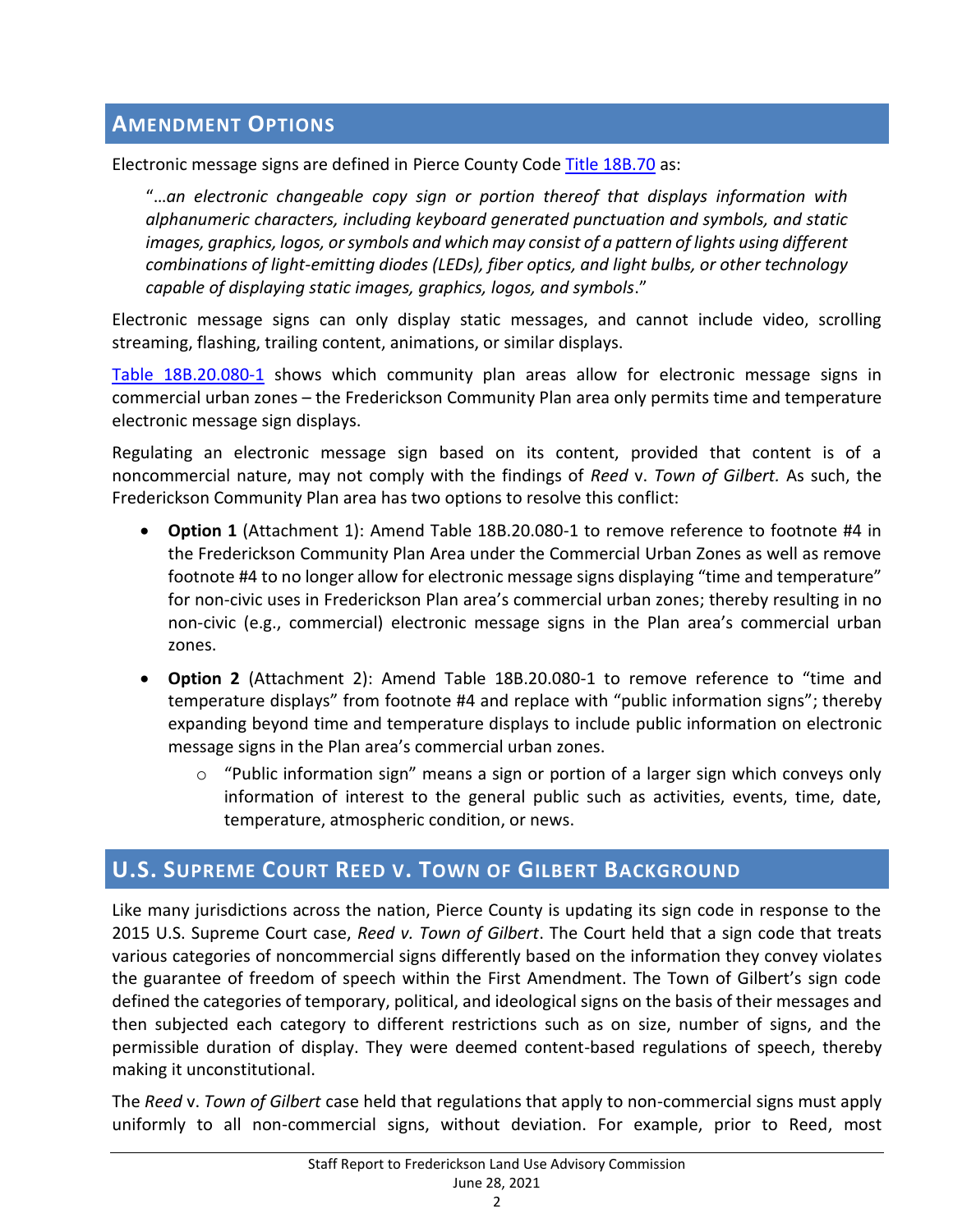jurisdictions had sign codes that had separate regulations for the size, location and amount of time a sign could be posted that differed depending on whether the sign was a temporary political sign, sign advertising a special event, or a sign advertising garage sales. With *Reed* v. *Town of Gilbert*, the Court said jurisdictions could no longer distinguish between noncommercial sign types (e.g., all political signs must be subject to the same regulations as special event signs). This extends to permitting requirements; the jurisdiction cannot require special events obtain a permit while exempting political signs from a permit requirement. only reference the number of signs, size, location, and type of sign structure, and category of sign (temporary or permanent).

The Supreme Court decision changes the method the County needs to use to govern noncommercial signs. Noncommercial sign regulations cannot be content-based – any regulations that requires a person to read or discern the content of the sign is no longer valid. The more content neutral the sign code is, the less risk the County has of being challenged. If the messages expressed promote public safety or aesthetic values, they should pass the test assuming they are narrowly drawn to achieve those compelling County interests. The County can restrict the time, place, and manner of the noncommercial sign message, if the regulations are narrowly tailored to further a significant/important County interest and leave open ample alternative channels of communication.

# **APPLICABLE COMPREHENSIVE PLAN / COMMUNITY PLAN POLICIES**

## **Comprehensive Plan/Design and Character Element/Urban, Rural, and Resource/Signs (page 5-8)**

**GOAL D-16** Establish a system of sign controls that is uniform, balanced, and minimizes the number and size of signs while ensuring an opportunity for effective advertising.

**D-16.1** Adequately control the size, type, design, and location of signs.

## **Frederickson Community Plan/Community Character and Design Element/Design and Character Policies/Sign Design (page D-55)**

- **GOAL FR D-11** Establish and implement uniform and balanced requirements for new signs and an amortization schedule for the removal of signs made nonconforming with the adoption of regulations implementing this plan.
- **GOAL FR D-12** Ensure that all signs undergo design review to ensure that the design and placement of signs is consistent with the Frederickson Design Standards and Guidelines.
	- **FR D-12.2** Prohibit the use of flashing or rotating signs, video signs, roof signs, railing signs, inflatable signs, and signs attached to private light standards.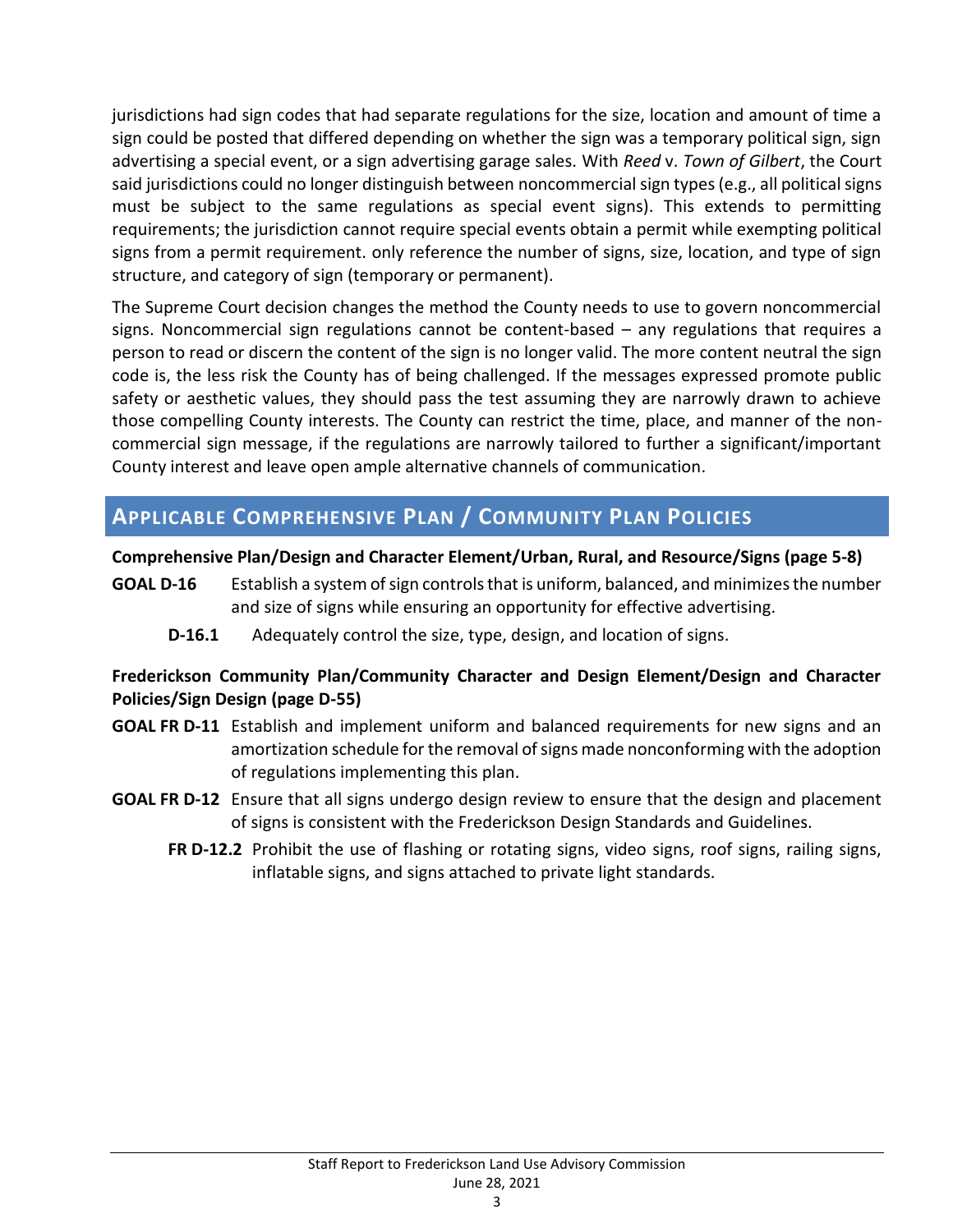*Only those portions of Chapter 18B.20 that are proposed to be amended or necessary for context are shown. Remainder of text, maps, tables and/or figures is unchanged.*

# **Chapter 18B.20 COUNTYWIDE SIGN DESIGN REGULATIONS**

#### **18B.20.080 Electronic Message Signs.**

Electronic message signs are allowed as follows:

- A. Electronic message signs are allowed for the following civic uses in urban areas as shown in Table 18B.20.080-1, Electronic Message Signs:
	- 1. Schools (elementary, middle, high, college, university);
	- 2. Regional park facilities;
	- 3. Police and fire stations; and
	- 4. Religious facilities.
- B. Electronic message signs are allowed for the following civic uses in rural areas as shown in Table 18B.20.080-1, Electronic Message Signs:
	- 1. Schools (elementary, middle, high, college, university); and
	- 2. Police and fire stations.
- C. Electronic message signs shall be allowed in urban commercial zone classifications as shown in Table 18B.20.080-1, Electronic Message Signs.
- D. Temporary electronic message signs used for traffic control purposes within the County or State rights-of-way, as approved by the County Engineer or Washington State Department of Transportation, are permitted County-wide.
- E. All electronic message signs are subject to PCC 18B.20.080 C.

|                                        | <b>Commercial</b><br><b>Urban</b><br><b>Zones</b> | <b>Civic</b><br>Uses $(2)$<br><b>Areas</b> | <b>Civic</b><br>Uses $(2)$<br><b>Areas</b> | <b>Minimum</b><br><b>Display</b><br>in Urban in Rural Time: Major<br><b>Arterials</b> | <b>Minimum</b><br><b>Display Time:</b><br><b>All Other</b><br><b>Roadways</b> | <b>Message Display</b><br><b>Requirements</b>                                                                           |
|----------------------------------------|---------------------------------------------------|--------------------------------------------|--------------------------------------------|---------------------------------------------------------------------------------------|-------------------------------------------------------------------------------|-------------------------------------------------------------------------------------------------------------------------|
| Frederickson<br>Community Plan<br>Area | $\left(4\right)$                                  | P                                          |                                            | No less than<br>8 seconds                                                             | seconds                                                                       | No less than 20 Text and numerals<br>including<br>punctuation, static<br>images, graphics,<br>logos and symbols<br>only |

# **Table 18B.20.080-1. Electronic Message Signs (1)**

(1) For the purposes of this Section, fuel price signs are not considered electronic message signs. See PCC 18B.20.085.

(2) Permitted civic uses are limited to schools, regional parks, religious facilities, and Police/Fire Stations in the urban area and schools and police/fire stations in the rural area.

(3) Permitted in conjunction with a master sign plan for the Town Center complex.

(4) Permitted only for time and temperature displays.

P Permitted.

Note: All electronic message signs are subject to PCC 18B.20.080 F., Regulations – Electronic Message Signs.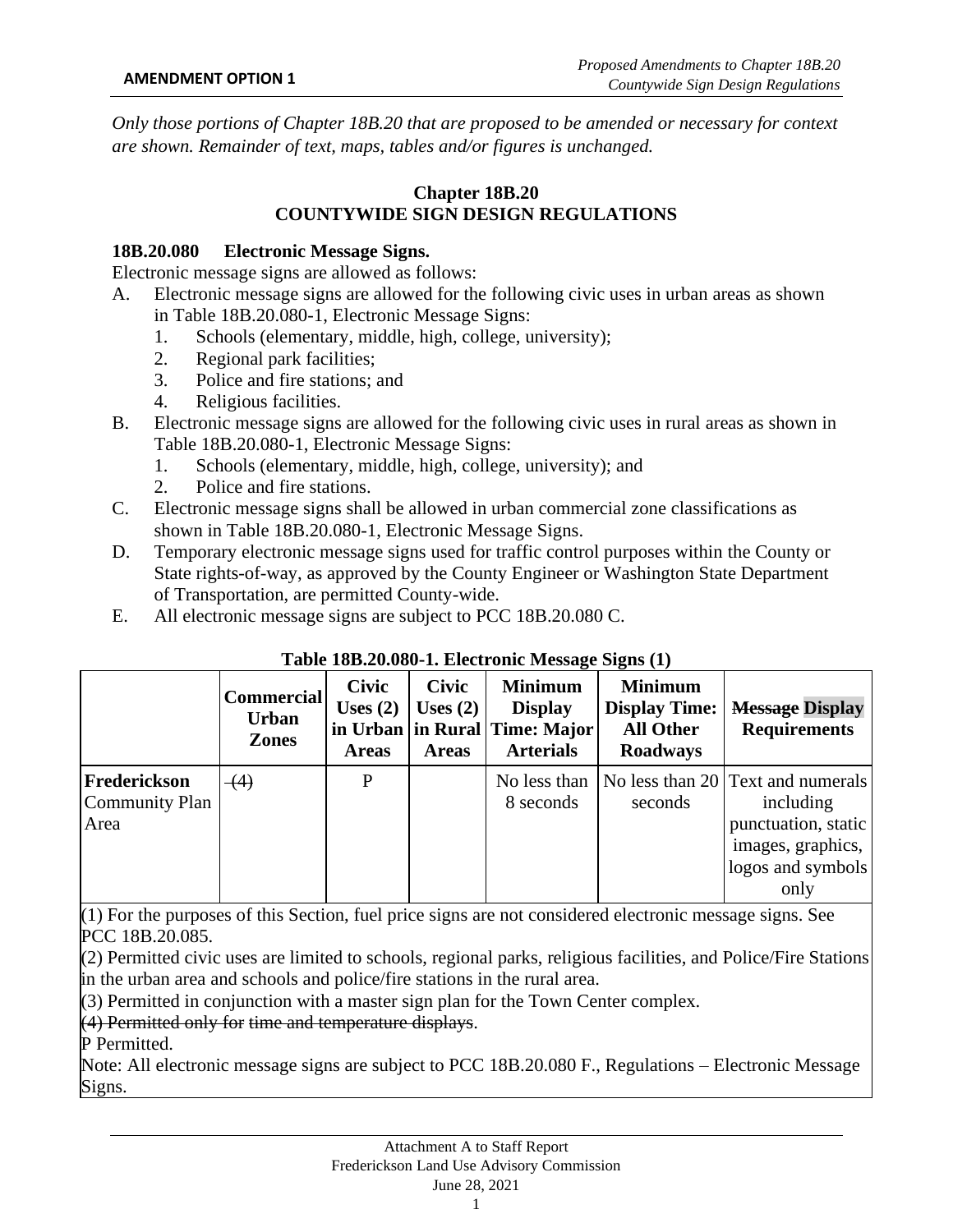# F. **Regulations – Electronic Message Signs.**

- 1. An electronic message sign, as a wall or freestanding sign, shall not exceed the size, setback or height limits of the zone classification.
- 2. When an electronic message sign is located in a residential zone classification, the sign shall not operate between the hours of 10:00 p.m. and 6:00 a.m.
- 3. An electronic message sign shall be located on the same site as the use for which it is associated.
- 4. Information on the electronic message sign shall only include alphanumeric characters, punctuation, static images, graphics, logos, and symbols.
- 5. Electronic message signs shall display static messages only. No video, scrolling, streaming, flashing, or trailing content, animations, or similar displays are permitted.
- 6. The change from one message to another message shall be no more frequent than once every 8 seconds when along a major arterial and 20 seconds when along all other roadways.
- 7. The change of message shall be completed in two seconds or less. Messages, including backgrounds, text, numbers, static images, graphics, logos, and symbols, may change by dissolve, fade, or by instantaneous change from one static display to another, but shall remain as a static display after completing the change and, once changed, shall remain static until the next change.
- 8. Electronic message signs shall not exceed a brightness level of 0.3 foot candles above ambient light as measured using a foot candle meter at a preset distance depending on sign size. Measurement distance shall be determined using the following calculation: the square root of the product of the sign area times 100. Example using a 12 square foot sign:  $\sqrt{(12x100)} = 34.6$  feet measuring distance.
- 9. Electronic message signs shall be equipped with a mechanism that automatically adjusts the brightness in response to ambient conditions and equipped with a means to immediately turn off the display if it malfunctions or if for some reason it is not complying with the regulations in this Section.

10. All electronic message signs shall be designed to prevent light trespass into the sky. (Ord. 2019-101 § 1, 2019; Ord. 2017-89s § 3 (part), 2018; Ord. 2016-42s § 1 (part), 2016; Ord. 2014-42 § 3 (part), 2014; Ord. 2013-85 § 1 (part), 2013; Ord. 2013-30s2 § 6 (part), 2013)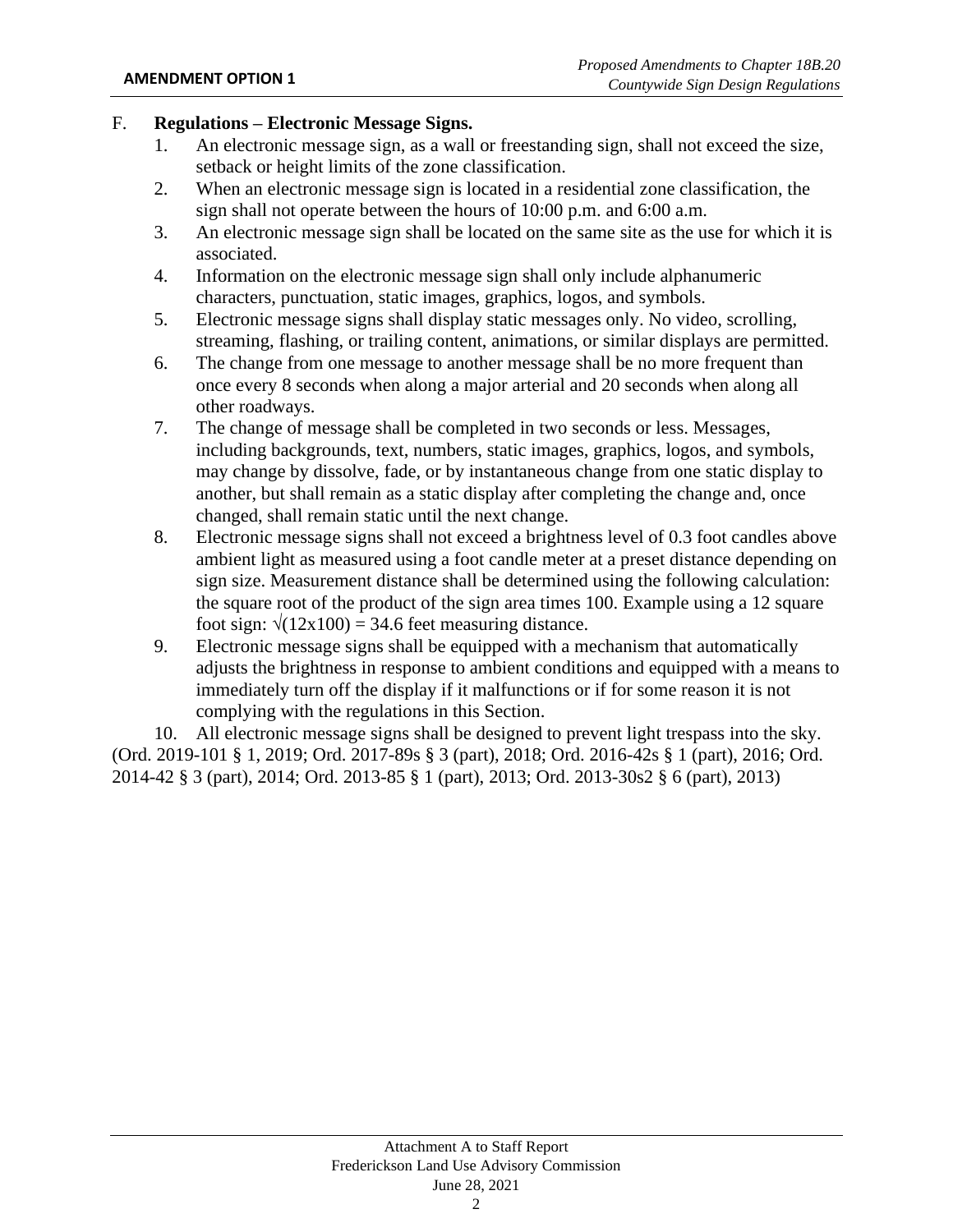*Only those portions of Chapter 18B.20 that are proposed to be amended or necessary for context are shown. Remainder of text, maps, tables and/or figures is unchanged.*

# **Chapter 18B.20 COUNTYWIDE SIGN DESIGN REGULATIONS**

#### **18B.20.080 Electronic Message Signs.**

Electronic message signs are allowed as follows:

- A. Electronic message signs are allowed for the following civic uses in urban areas as shown in Table 18B.20.080-1, Electronic Message Signs:
	- 1. Schools (elementary, middle, high, college, university);
	- 2. Regional park facilities;
	- 3. Police and fire stations; and
	- 4. Religious facilities.
- B. Electronic message signs are allowed for the following civic uses in rural areas as shown in Table 18B.20.080-1, Electronic Message Signs:
	- 1. Schools (elementary, middle, high, college, university); and
	- 2. Police and fire stations.
- C. Electronic message signs shall be allowed in urban commercial zone classifications as shown in Table 18B.20.080-1, Electronic Message Signs.
- D. Temporary electronic message signs used for traffic control purposes within the County or State rights-of-way, as approved by the County Engineer or Washington State Department of Transportation, are permitted County-wide.
- E. All electronic message signs are subject to PCC 18B.20.080 C.

|                                        | <b>Commercial</b><br><b>Urban</b><br><b>Zones</b> | <b>Civic</b><br>Uses $(2)$<br><b>Areas</b> | <b>Civic</b><br>Uses $(2)$<br><b>Areas</b> | <b>Minimum</b><br><b>Display</b><br>in Urban in Rural Time: Major<br><b>Arterials</b> | <b>Minimum</b><br><b>Display Time:</b><br><b>All Other</b><br><b>Roadways</b> | <b>Message Display</b><br><b>Requirements</b>                                                                           |
|----------------------------------------|---------------------------------------------------|--------------------------------------------|--------------------------------------------|---------------------------------------------------------------------------------------|-------------------------------------------------------------------------------|-------------------------------------------------------------------------------------------------------------------------|
| Frederickson<br>Community Plan<br>Area | (4)                                               | P                                          |                                            | No less than<br>8 seconds                                                             | seconds                                                                       | No less than 20 Text and numerals<br>including<br>punctuation, static<br>images, graphics,<br>logos and symbols<br>only |

## **Table 18B.20.080-1. Electronic Message Signs (1)**

(1) For the purposes of this Section, fuel price signs are not considered electronic message signs. See PCC 18B.20.085.

(2) Permitted civic uses are limited to schools, regional parks, religious facilities, and Police/Fire Stations in the urban area and schools and police/fire stations in the rural area.

(3) Permitted in conjunction with a master sign plan for the Town Center complex.

(4) Permitted only for time and temperature displays public information signs.

P Permitted.

Note: All electronic message signs are subject to PCC 18B.20.080 F., Regulations – Electronic Message Signs.